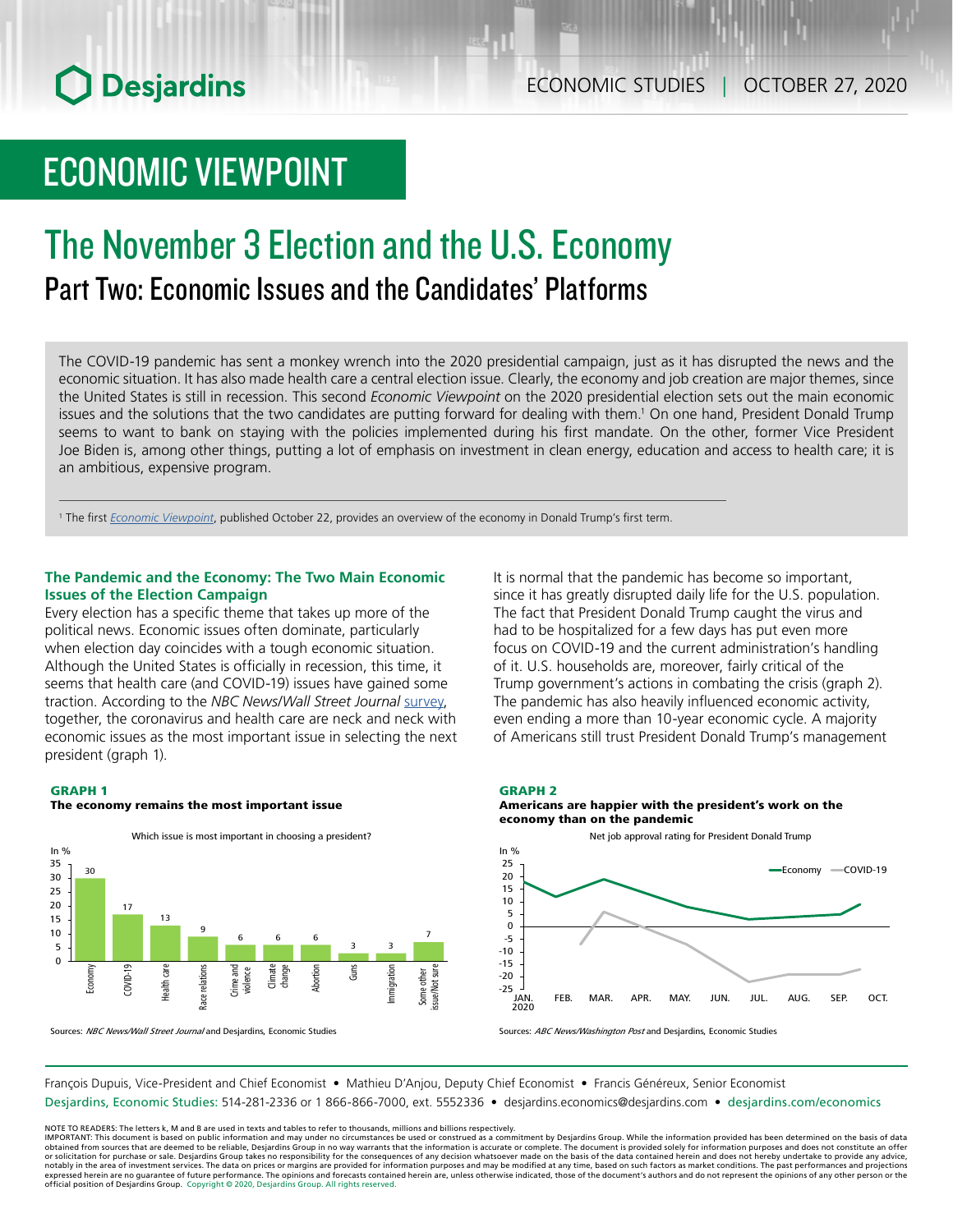of the economy, although the positive difference has narrowed since the crisis began.<sup>2</sup>

In addition to issues pertaining to running the economy and handling the pandemic, other matters could influence economic activity and the financial markets in the coming years. These include environmental policies, taxation, income inequality and international trade. These issues highlight an interesting contrast between what President Donald Trump is proposing for a second term, and what former Vice President Joe Biden wants to put forward.

#### **Issue No. 1: Economic Growth and Employment**

The U.S. economy performed relatively well in the early years of President Donald Trump's mandate.<sup>3</sup> COVID-19 has, of course, radically changed the situation. In September 2020, there were 10,743,000 fewer jobs than in February. In the second quarter, real GDP was 10.1% lower than it was at the end of 2019 and, despite the anticipated third-quarter rebound and the good growth forecast for the ensuing quarters, our scenarios do not expect the shortfall to be completely made up before 2022. As can be expected, therefore, U.S. voters are concerned about the economic situation.

In the short term, both candidates seem to back a new economic relief package to follow the plan implemented last spring; the main measures in that plan have now ended. Joe Biden backs the *HEROES Act*, a bill adopted by the House of Representatives; last May, the [Congressional](https://www.cbo.gov/system/files/2020-06/56383-HR6800.pdf) Budget Office (CBO) put its total cost at US\$3,475B. At the time of writing, the White House and Democratic and Republican members of Congress were in the throes of negotiating a relief package of around US\$2,000B which would include help to the jobless and small business, among others. The assistance addresses short-term problems, but what about candidate proposals that could support growth over the long haul?

In his second-term [agenda](https://www.donaldjtrump.com/media/trump-campaign-announces-president-trumps-2nd-term-agenda-fighting-for-you/), Donald Trump expresses some objectives associated with good economic growth, but offers very few concrete means for achieving them. Published in August, the document calls for 10,000,000 jobs to be created over ten months, and 1,000,000 new small businesses to be established. It mentions new tax cuts for households and businesses. For business, it includes Made in America tax credits; not much detail is provided, but they could aim to make it easy to repatriate production to the United States that is currently handled elsewhere, like China. In fact, the same document contains pledges to "bring back 1 million manufacturing jobs from China" and not give federal contracts to businesses that outsource to China.

One unfulfilled election promise from the previous campaign is back in Donald Trump's 2020 platform: build the largest infrastructure system in the world. In 2016, it may have seemed that establishing an infrastructure program could give Democrats and Republicans some rare common ground. However, the Democrats' opposition to funding the notorious wall between Mexico and the United States, hedging by Congress's Republicans on the infrastructure file, and multiple, frequently hazy versions of the White House's infrastructure programs resulted in no progress being made on the matter. Previously, amounts of US\$2,000B had been mentioned, but never really proposed officially. In its budgetary proposals, the White House tried to implement US\$300B in infrastructure spending.

Joe Biden's economic strategy is built on a plan that is not tied to economic growth in and of itself, but rather to solutions to other problems, but which will also support economic activity. Here, Joe Biden wants to invest US\$2,000B in clean energy to create "the jobs we need to build a modern, sustainable infrastructure now and deliver an equitable clean energy future."4 These investments would go to infrastructure, as well as the auto industry to create 1,000,000 jobs, public transit, the energy sector, to upgrading non-residential buildings, housing, innovation programs, agriculture and conservation of natural resources.

Some of the projects cited above are also applied in Joe Biden's Made in All of [America](https://joebiden.com/made-in-america/) plan. As Donald Trump is promising, Joe Biden is also pledging to "create millions of new manufacturing and innovation jobs throughout all of America." The plan specifically mentions federal investments of US\$400B using products, materials and services that come from the United States. An amount of US\$300B is earmarked for research and development, and breakthrough technologies. The Democratic candidate's program will strive for a regional allocation, and will make an effort to reach small businesses and the African-American and Latino-American communities.

Joe Biden's program also contains a variety of tax measures for supporting business. There is a credit facility to help small and medium manufacturers, and a tax credit to reorganize and revitalize manufacturing.

However, some components of Joe Biden's fiscal program could be less good for economic growth. Some of the expenditures and investments it proposes must be funded by increasing taxes, including taxes that were cut during Donald Trump's mandate. At the same time, reversing the Trump administration's deregulation policy could hurt businesses and potentially job creation in the short term.

<sup>2</sup> *[Powered by Trust on the Pandemic, Biden Leads by 12 Points Nationally](https://www.langerresearch.com/wp-content/uploads/1218a12020ElectionUpdate.pdf)*, ABC News/Washington Post Poll: 2020 Election Update, October 11, 2020, 14 p.

<sup>3</sup> See the *Economic [Viewpoint](https://www.desjardins.com/ressources/pdf/pv201022-e.pdf)* published October 22, 2020.

<sup>4</sup> *[The Biden Plan to Build a Modern, Sustainable Infrastructure and an Equitable](https://joebiden.com/clean-energy/)  [Clean Energy Future](https://joebiden.com/clean-energy/)*, Biden-Harris – Biden For President. (Accessed on October 22, 2020).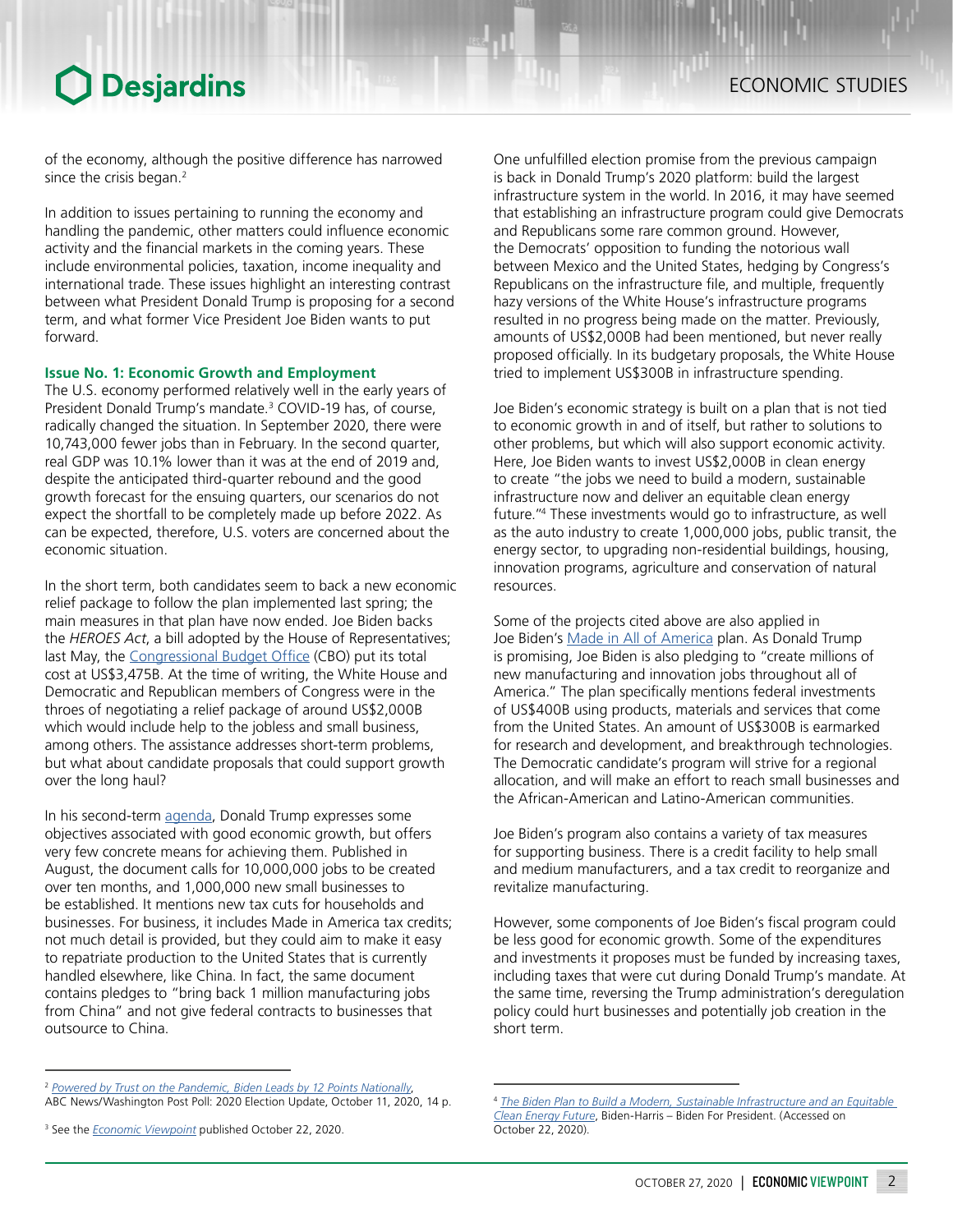## **CONCLUSION FOR ISSUE NO. 1**

## **Economic Growth and Employment**

Aside from the measures associated with COVID-19, both candidates propose measures that could accelerate growth in the coming years. The impacts on the economy will be largely dependent on the ability to implement the promised measures, particularly those pertaining to infrastructure. Here, Joe Biden's program is much more ambitious and could do more to support economic potential over the medium and long range.

#### **Issue No. 2: Combating the Pandemic**

The fight against COVID-19 is more of a public health issue than an economic challenge. However, the blow the coronavirus has dealt to the global economy makes it important to the situation. The policies for helping households and businesses during this pandemic were discussed in the previous section. Here, therefore, we compare what the candidates are proposing to limit the spread of the virus and lessen the risks of another wave of new COVID-19 cases. Note that a second wave hit the United States early last summer following a lull at the end of the spring. Since then, new COVID-19 cases have remained high (graph 3); at the time of writing, they were starting to exceed the previous peak.

#### GRAPH 3

#### Is the United States heading for a third wave of COVID-19?



Sources: World Health Organization and Desjardins, Economic Studies

Donald Trump's program aims to "eradicate COVID-19." It primarily hopes to achieve this by developing a vaccine rapidly, by the end of 2020. In particular, it aims for a "return to normal in 2021." However, the means for doing so are not really spelled out. It proposes manufacturing all the medical supplies health care workers need in the United States. It also plans to prepare for future pandemics.

Joe Biden's program for the coronavirus is a little more detailed and puts more emphasis on the recommendations of public health bodies, particularly in the event of further lockdowns

when and where necessary. It contains a nationwide mask mandate requiring a mask to be worn in indoor spaces outside the home and a policy to expand testing and COVID-19 contact tracing efforts (including hiring 100,000 people).

### **CONCLUSION FOR ISSUE NO. 2**

#### **Combating the Pandemic**

President Donald Trump has nothing new to offer on limiting the spread of COVID-19. His strategy is based on the current strategy, and limiting the economic damage caused by lockdown measures. The measures Joe Biden is proposing are closer to the recommendations made by public health professionals and could further limit the virus's spread in the United States, but with a potentially higher economic price tag in the very near term.

#### **Issue No. 3: Access to Health Care**

The COVID-19 crisis has put the issue of access to health care in the United States back in the spotlight. One of President Barack Obama's major accomplishments was setting up a health insurance program, officially called the *Affordable Care Act* and commonly called Obamacare. The policy reduced the number of Americans without insurance coverage (graph 4).

#### GRAPH 4

The number of people without health insurance is much lower than it was at the start of the last decade



Sources: Kaiser Family Foundation and Desjardins, Economic Studies

Donald Trump attacked the law heavily and, together with Republicans in Congress, tried to dismantle it completely. These efforts were not entirely successful, but some of the measures in Obamacare were repealed. With the end of the requirement to get insurance, or face a penalty, the rate of uninsured people increased slightly, without reversing the initial impact of Obamacare.

Once again, Donald Trump's program for a second term contains very few details on health care. The stated objectives are to cut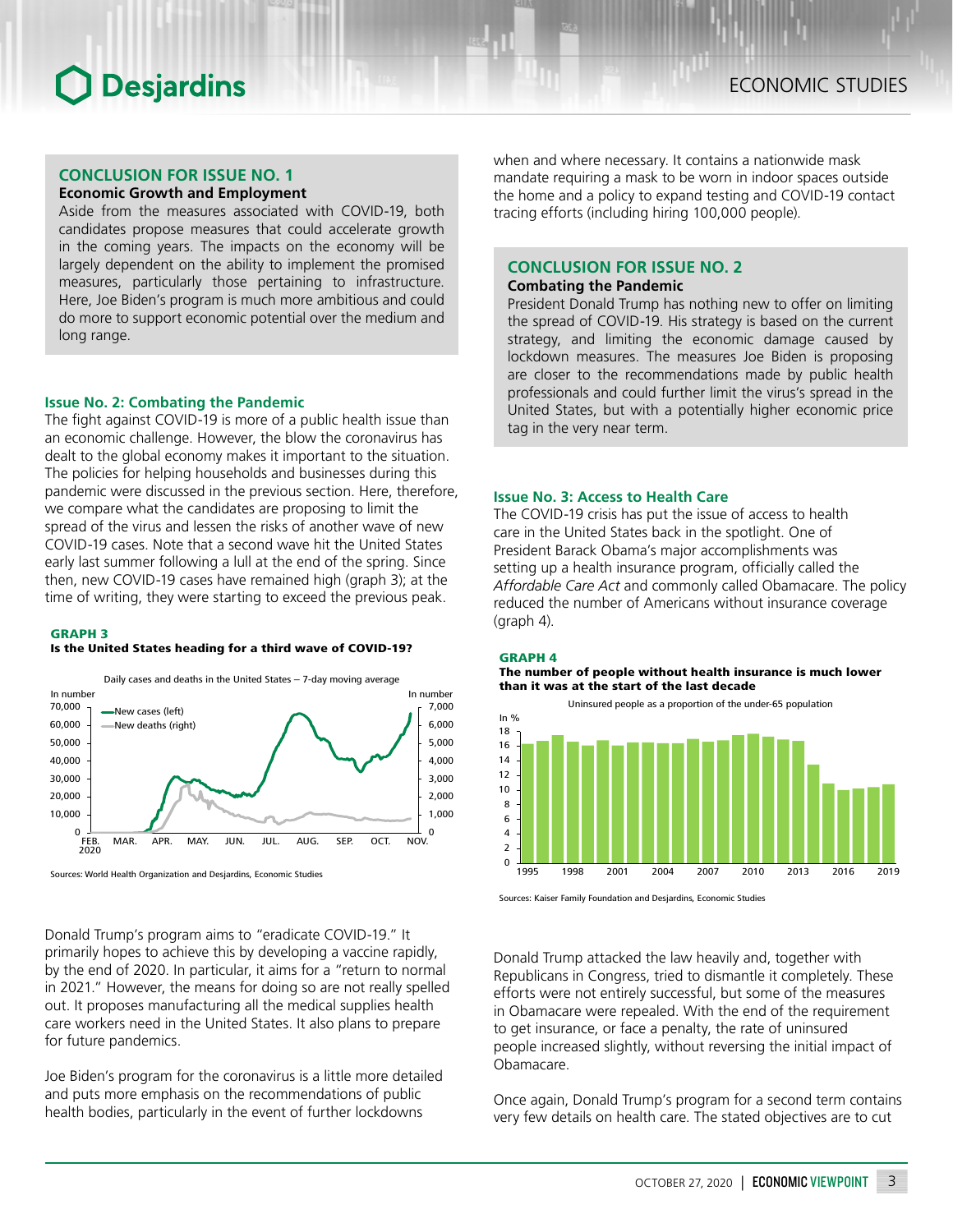prescription drug prices, lower health care insurance premiums, make sure insurers cover everyone, regardless of their health (pre-existing conditions), and end surprise billing after medical treatment. However, it is difficult to reconcile these goals with President Donald Trump's actions during his first term, when he sought to repeal Obamacare without offering any real alternatives. He recently signed executive orders on surprise billing, prescription drug prices, and pre-existing conditions, but no policy has been implemented so far.

Joe Biden's program for health care access is much more ambitious. First and foremost, he wants to retain and expand Obamacare, which was adopted while he was Vice President. To do this, he would facilitate access to subsidies for taking out health insurance. He would create a public health insurance option competing with private insurers. The program does not go as far as the "Medicare for All" plan proposed by other Democratic politicians, which would replace private coverage. Joe Biden also proposes lowering the age of eligibility for Medicare for seniors from 65 to 60. The Democratic candidate's program would probably reduce the number of uninsured in the United States somewhat, while the public option could help reduce the cost of private insurance. However, the burden on the federal government's finances would be substantial. The Committee for a [Responsible](http://www.crfb.org/papers/understanding-joe-bidens-2020-health-care-plan) Federal Budget (CRFB) judges that the public option and expansion of Obamacare would cost around US\$1,700B.

#### **CONCLUSION FOR ISSUE NO. 3 Access to Health Care**

President Donald Trump has not yet put forward a real

alternative to Obamacare and has mentioned few concrete measures for reaching his goals. On the other hand, what Joe Biden is proposing could prove destabilizing for the health care industry. Access would be easier, but with a heavy budgetary price tag.

### **Issue No. 4: The Environment and Fight against Climate Change**

Among the many contrasts between Barack Obama's presidency and Donald Trump's is the whole issue of climate change and environmental policy. Although climate variability is already creating problems in the United States,<sup>5</sup> Donald Trump has always been sceptical about both the causes and consequences of climate change. As president, he has adopted measures to promote polluting industries, such as the oil and gas and coal industries. He has rolled back certain environmental regulations and criticized states that imposed strict rules, particularly on

energy consumption and motor vehicle emissions. He also took the United States out of the Paris Agreement on climate change.

It would be surprising to see Donald Trump alter his stance on climate change much in his second term. His campaign platform does not suggest anything of the sort. On the contrary, it promises to pursue his deregulation policy with a view to achieving energy independence. The Republican candidate seems most concerned about traditional environmental questions. The program mentions that the United States must "continue to lead the world in access to the cleanest drinking water and cleanest air" and "partner with other nations to clean up our planet's oceans." It does not mention fighting climate change.

The climate question is at the heart of the Democrats' electoral platform. The US\$2,000B in infrastructure investment put forward by Joe Biden must, among other things, go into clean energy. There is also a program to accelerate electrification of the auto industry. The goal is to achieve a net-zero carbon emissions economy by 2050, with an interim target of a carbon-free energy industry by 2035. The program contains many measures to remodel the U.S. economy and make it less polluting and energy hungry, including utilities, real estate, manufacturing and transportation. There is also a concern for protecting public lands, particularly with respect to oil extraction.

## **CONCLUSION FOR ISSUE NO. 4**

### **The Environment and Fight against Climate Change**

The contrast between the Donald Trump and Joe Biden platforms in terms of the space given to the fight against climate change is striking. The concern is very present for the Democrats. The proposed actions will be expensive for the public purse and, in the short term, the economic impact could be destabilizing. However, over the medium and long term, the effort to modernize the U.S. economy should be beneficial.

### **Issue No. 5: Fiscal Policy and Income Distribution**

One of the main components of Donald Trump's 2016 platform was to cut personal and business taxes. The promise became a reality in December 2017 with the *Tax Cuts and Jobs Act* (TCJA), which still differed somewhat from what Donald Trump had proposed during the election campaign. As indicated in the first part of our **analysis** of the 2020 election, so far, it is hard to see a lasting positive impact from these tax cuts on U.S. economic growth. The potential gains may have been lessened by the fallout from the trade war.

Income distribution within the U.S. economy is a major issue that can be dealt with through taxation. One criticism of the 2017 tax cuts was that they primarily benefited the wealthiest households by decreasing the highest tax rates on personal income, by

<sup>5</sup> *[Fourth National Climate Assessment](https://nca2018.globalchange.gov/downloads/NCA4_2018_FullReport.pdf) – Volume II: Impacts, Risks, and Adaptation [in the United States](https://nca2018.globalchange.gov/downloads/NCA4_2018_FullReport.pdf)*, U.S. Global Change Research Program, 2018, 1526 p.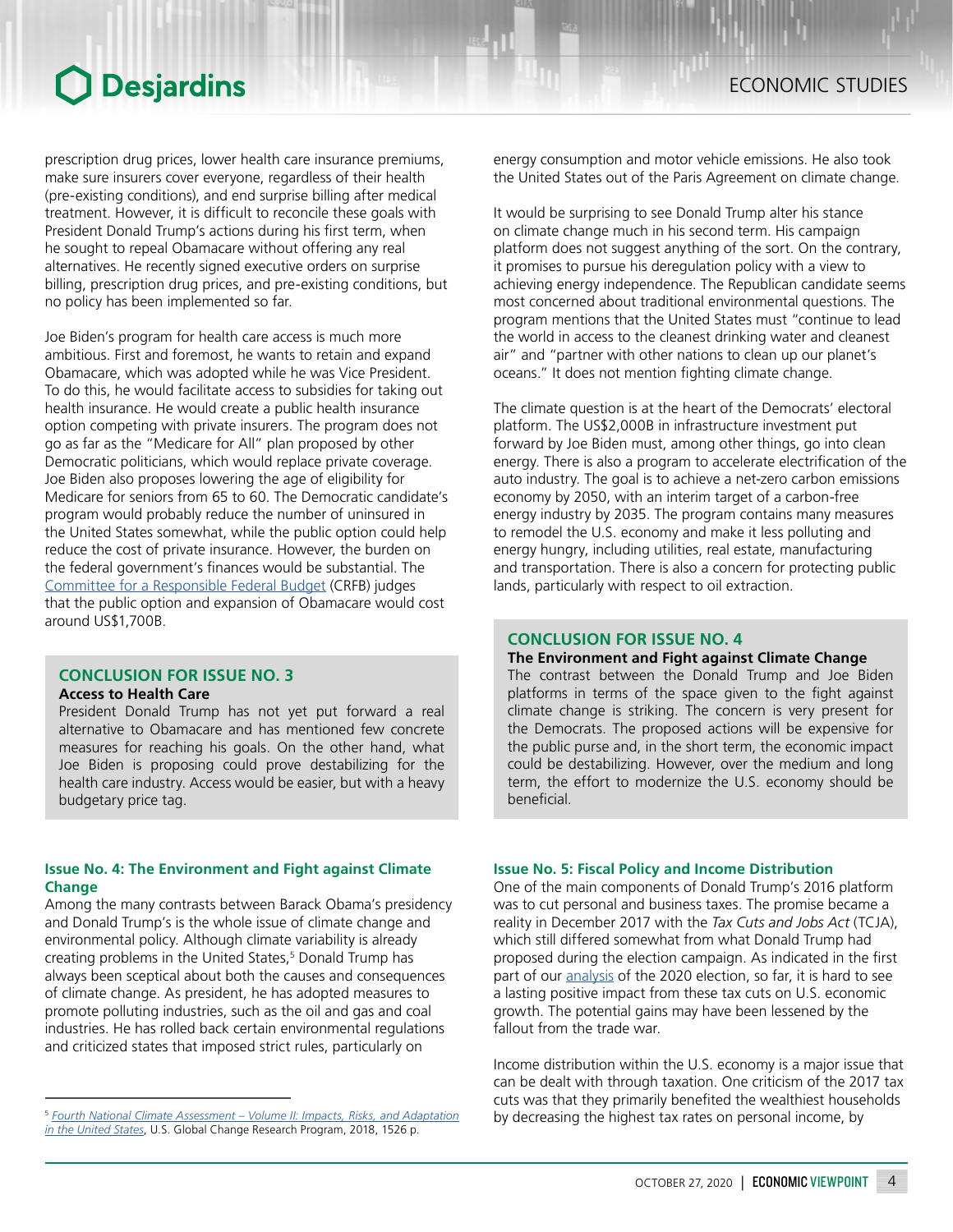reducing the impact of the estate tax, and by lowering corporate tax. However, no substantial erosion in income distribution measures has been noted. Median income has shot up in recent years (graphs 5 and 6). That said, the GINI coefficient of income inequality remains higher in the United States than in most of the advanced nations. Based on Federal Reserve (Fed) data, a recent Bloomberg [article](https://www.bloomberg.com/news/articles/2017-06-23/why-can-t-they-build-more-homes-where-the-jobs-are) stated that the 50 richest Americans had a net worth equivalent to the poorest 165,000,000 Americans. The frequently discussed rhetoric about huge, profitable corporations that do not pay tax adds to the popular clamouring for a fairer tax system.

#### GRAPH 5





Sources: U.S. Census Bureau and Desjardins, Economic Studies

#### GRAPH 6

#### The situation for low-income households has improved in recent years



Annual variation in real income between 2017 and 2019 according to percentile distribution

Clearly, Donald Trump does not want to backpedal on the tax cuts he signed in 2017. On the contrary, a number of the measures in the TCJA are to end at the end of 2023 and 2025, and he is proposing to make them permanent. His program includes cutting "taxes to boost take-home pay and keep jobs in America" and introducing Made in America tax credits to repatriate to the U.S. production that is carried out elsewhere. He also wants a 100% deduction for investment for essential industries (like robotics and pharmaceuticals) that bring back jobs to the United States. According to the [CRFB](http://www.crfb.org/papers/cost-trump-and-biden-campaign-plans), together, these fiscal

policies would have a budgetary price tag of about US\$1,250 over ten years. In the last week, President Donald Trump has also proposed cutting the corporate tax rate a little further, from 21% to 20%.<sup>6</sup> Last summer, a Donald Trump advisor also mentioned that the president wanted to cut the tax rate for dividends and capital gains from 20% to 15%, a measure that would cost close to US\$100B over ten years.<sup>7</sup>

Joe Biden's proposals on taxation have two main goals. Firstly, the aim is to create revenue for the federal government to offset the program's impact on public finances. Secondly, it aims to narrow income gaps by targeting tax on the wealthy and businesses (graph 7). To do this, it would reverse some of the tax cuts ordered in 2017. The highest marginal tax rate would go from 37.0% to 39.6%, where it was before the TCJA (for a single individual, this rate applies to income above US\$518,050 in 2020). The ceiling on the payroll tax (which funds Social Security) would be raised to include income above US\$400,000. Capital gains and dividends would be taxed in the same way as regular income for individuals earning above US\$1,000,000 (the rate would go from 20.0% to 39.6%). For the wealthiest, he would eliminate the 20% deduction for pass-through companies introduced by the TCJA. For businesses, the main measures are the increase in the tax rate, which would go from 21% to 28% (still lower than the pre-TCJA 35%) and establishment of a minimum tax of 15% on book income. There would also be measures to encourage production in the United States and to encourage businesses to make investments that are good for the environment and the fight against climate change. There are about thirty fiscal measures in all. According to the CRFB, the overall policy would add about US\$4,300B to government coffers





Sources: Tax Policy Center and Desjardins, Economic Studies

6 Victor REKLAITIS, *[Trump suggests NBC won't treat him fairly at tonight's town](https://www.marketwatch.com/story/trump-suggests-nbc-wont-treat-him-fairly-at-tonights-town-hall-as-biden-reports-record-fundraising-11602783006)  [hall, as Biden reports record fundraising](https://www.marketwatch.com/story/trump-suggests-nbc-wont-treat-him-fairly-at-tonights-town-hall-as-biden-reports-record-fundraising-11602783006)*, MarketWatch, *Economy & Politics – Election Countdown*, October 15, 2020. (Accessed on October 22, 2020).

7 Victoria OSORIO and John RICCO, *[Analyzing President Trump's Proposed](https://budgetmodel.wharton.upenn.edu/issues/2020/9/25/analyzing-president-trumps-proposed-capital-gains-and-dividend-tax-cut)  [Capital Gains and Dividend Tax Cut](https://budgetmodel.wharton.upenn.edu/issues/2020/9/25/analyzing-president-trumps-proposed-capital-gains-and-dividend-tax-cut)*, Penn Wharton – University of Pennsylvania, *Budget Model*, September 25, 2020.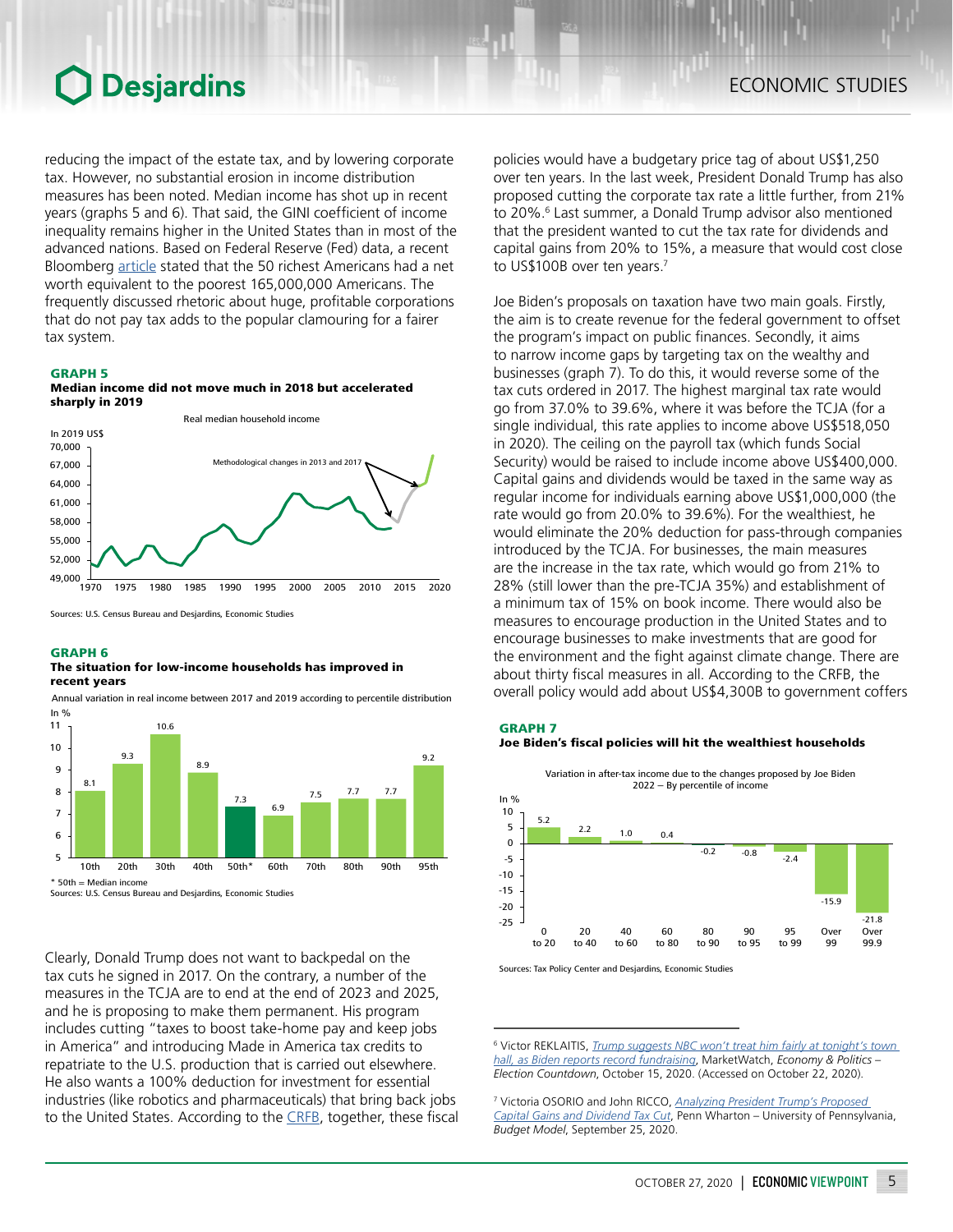over ten years. The Tax Policy [Center](https://www.taxpolicycenter.org/publications/updated-analysis-former-vice-president-bidens-tax-proposals) estimates the gain would be US\$2,355B. The American [Enterprise](https://www.aei.org/wp-content/uploads/2020/10/An-Analysis-of-Joe-Biden%E2%80%99s-Tax-Proposals-October-2020-Update.pdf) Institute puts the total at US\$2,855B. The Tax [Foundation](https://taxfoundation.org/joe-biden-tax-plan-2020/) gets revenue of US\$3,052B. The amounts differ, but the totals are fairly impressive nonetheless. Although targeted, the tax hikes take a bite out of household and business income that could weaken economic growth and limit the potential beneficial impacts of the spending increases elsewhere in Joe Biden's program.

### **CONCLUSION FOR ISSUE NO. 5**

#### **Fiscal Policy and Income Distribution**

In a second mandate, President Donald Trump would opt to continue with what he has implemented in terms of easing the tax burden, with a few enhancements. Joe Biden's proposals are broader and take substantial amounts from business coffers and the pockets of the wealthiest taxpayers. Until the economic situation has completely recovered, the Democratic candidate may well be unable to raise taxes this much.

### **Issue No. 6: International Trade**

Implementation of a more protectionist trade policy is a pillar of Donald Trump's economic policy. Despite the numerous tariff increases, the U.S. trade balance has not shifted much and the trade war with China destabilized several industries and scared investors, particularly in mid-2019. Thankfully, the "Phase One" trade agreement with China acted as a detente in a situation that was becoming increasingly combative. Relations with China haveworsened again, however, as Donald Trump blames China for the COVID-19 pandemic.

Nothing in Donald Trump's second-term platform suggests any easing of trade tensions. During the election campaign, Donald Trump said that he wanted to make China pay for COVID-19.8 A way to "pay" the price would be for China to agree to a trade agreement that is even more favourable for the United States than the "Phase One" agreement implemented early this year. Donald Trump's program wants to repatriate production that is done in China through tax incentives and penalties in federal contracts.

Joe Biden's platform also has a protectionist feature. According to the former vice president, Donald Trump's rhetoric on China has been tougher than his actions. The trade war with China and Phase One agreement are an unmitigated disaster.<sup>9</sup> He also criticizes the 2017 tax cuts which, according to the Democrats,

encourage U.S. businesses to produce elsewhere then export their products back to the United States. However, Joe Biden's proposed Made in America and Buy American policies are not very different from Donald Trump's. He wants to ease the constraints in international agreements on public contracts to ensure American content in the amounts the government spends. Joe Biden is critical of the Chinese government for infringing trade rules; his program suggests taking aggressive measures to remedy the situation. He diverges substantially from Donald Trump where he suggests concerted action with allies to pressure China or other "cheaters." There is no mention of bringing the United States back into the Trans‑Pacific Partnership (TPP).

## **CONCLUSION FOR ISSUE NO. 6 International Trade**

On the issue of international trade, there are no major differences between Donald Trump's and Joe Biden's objectives, particularly with respect to protecting American jobs in the face of Chinese competition. However, Joe Biden does not mention resorting to tariffs and even suggests concerted action with other countries. Therefore, it is more in the tone and form of trade policy that Donald Trump and Joe Biden could diverge. The former vice president's approach internationally could prove less combative than what we've become used to with Donald Trump.

#### **Other Issues**

There are, of course, other major issues in this campaign, which could influence some voter decisions on November 3. They could also affect the evolution of the economy and public finances in the coming years. They also spotlight some interesting contrasts between the two candidates' programs.

For education, Joe Biden wants to facilitate access to university education by funding tuition to public colleges and universities for households with income below US\$125,000 (estimated cost of US\$1,600B). He also wants to increase funding for public schools (K‑12). Donald Trump wants to make it easier to choose schools for children, probably with a tax credit, as set out in the last budget the White House submitted.

For social services, Donald Trump has repeated that he wants to protect the Social Security (old age pensions) and Medicare (senior health care) programs. Joe Biden wants to lower the age for Medicare eligibility and enhance Social Security. The Democrats are also proposing to fund and improve child care services.

Immigration was a hot topic during Donald Trump's presidency; he wanted to halt illegal immigration and slow legal immigration. His second-term program is also fairly tough in terms of

<sup>8</sup> James GRIFFITHS, *[Trump threatens China with big price 'for what they've done](https://www.cnn.com/2020/10/08/asia/trump-pence-china-debate-covid-intl-hnk/index.html)  [to the world' as campaign looks to shift blame](https://www.cnn.com/2020/10/08/asia/trump-pence-china-debate-covid-intl-hnk/index.html)*, CNN, October 8, 2020. (Accessed on October 22, 2020).

<sup>9</sup> *[The Biden Plan to Ensure the Future Is "Made in All of America" by All](https://joebiden.com/made-in-america/)  [of America's Workers](https://joebiden.com/made-in-america/)*, Biden-Harris – Biden For President. (Accessed on October 22, 2020).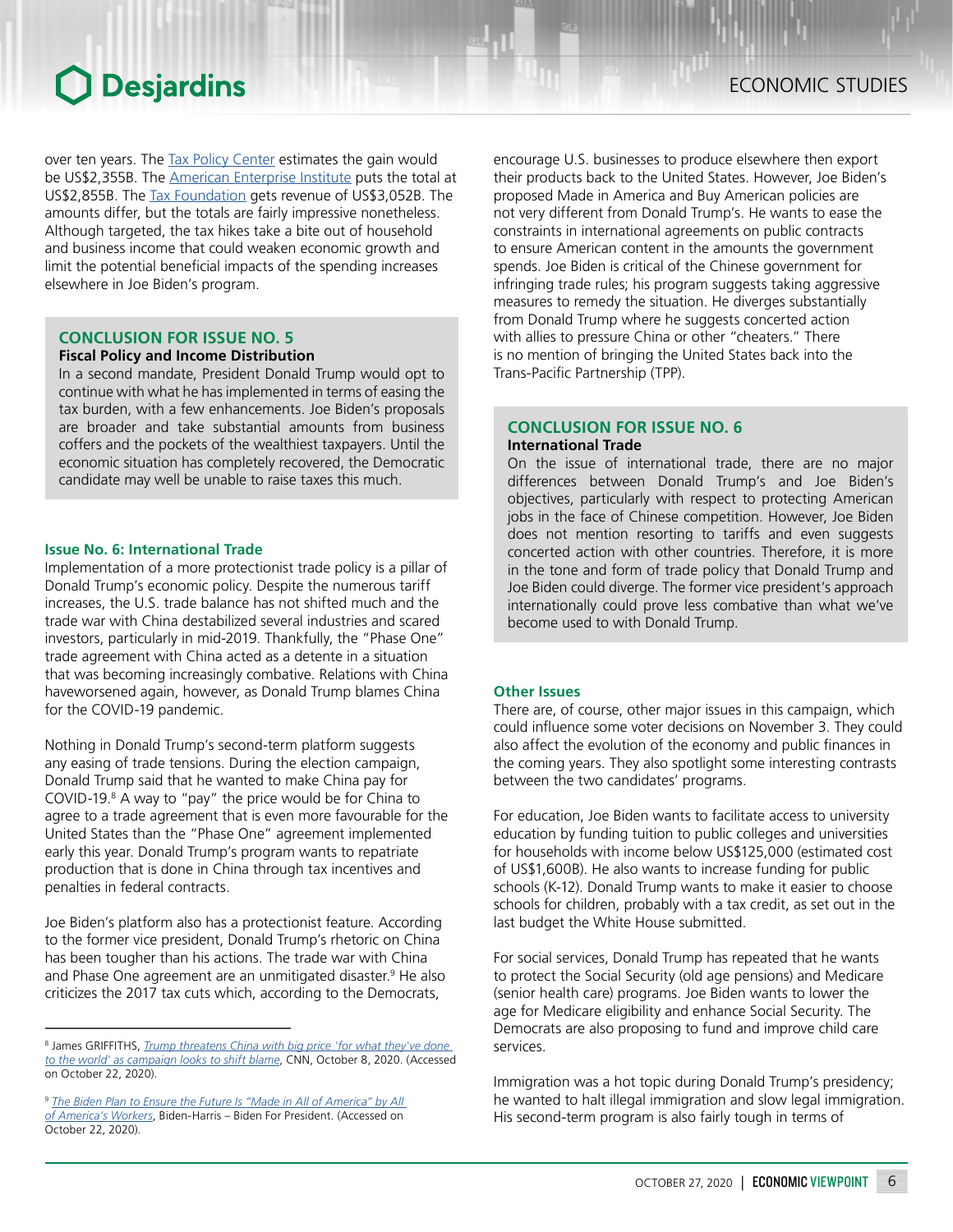immigration policy. In contrast, Joe Biden wants to reverse the approach taken by President Donald Trump and facilitate immigration and access to citizenship.

Joe Biden also proposes to increase the federal minimum wage from US\$7.25 (where it has been since 2009) to US\$15.00. Donald Trump says he is open to the idea of raising the minimum wage, but seems to want to leave it up to the states.

### **Relations with the Fed**

Although it has not been a subject in the candidates' platforms, the next president's attitude to Fed leaders could be different, depending on who is in the Oval Office. Donald Trump was extremely critical of the Fed's monetary policy and Chair Jerome Powell, even though Donald Trump appointed him. In December 2019, Joe Biden declared that Donald Trump's pressure on the Fed was an abuse of power. Jerome Powell's mandate ends in early 2022. Given the criticism and even insults Donald Trump levied at the Fed's current chair, we may wonder if Donald Trump will reappoint Jerome Powell. The Fed's actions since the COVID-19 crisis began may have restored its luster, however. This could make Joe Biden hesitant to appoint someone else to head the central bank. Jerome Powell is generally seen as a Republican, although Barack Obama appointed him governor.

#### **The Budgetary Cost of the Candidates' Platforms**

All of these promises come with a price tag. In a context in which federal debt is ballooning under the impact of the COVID-19 crisis, it is important to know what that price tag is. The 2020 fiscal year, which ended September 30, recorded a deficit of US\$3,132B, which represents about 15% of GDP. A situation that is much worse than in the 2008–2009 crisis, when the deficit was US\$1,413B (9.8% of GDP). For its part, the debt went from US\$16,803B (79.2% of GDP) at the end of fiscal 2019 to US\$21,019B (about 100% of GDP).

A potential pandemic relief package may have to be added to that; some hypothesize that it could cost between US\$1,500B and US\$2,500B in the short term.

The Donald Trump and Joe Biden platforms seem to have been thought out in a context in which public finances are not really a problem. Obviously, low interest rates and the Fed's monetary policy are currently making it easier to finance U.S. debt. Nonetheless, the amounts proposed are astronomical. The table presents the CRFB's summary of the costs associated with the various measures proposed by the candidates, using an average estimate. The price tag for Donald Trump's plan comes in at just under US\$5,000B over ten years. Joe Biden's comes to US\$5,600B. Note, however, that the spending and investment proposed by the Democrat comes to a higher total, close to US\$10,000B, but is partially offset by increased revenue from raising taxes on business and wealthy households.

### TABLE

### *Budgetary effects over ten years of the measures proposed by the candidates*

|                                         | <b>DONALD TRUMP</b> | <b>JOE BIDEN</b> |
|-----------------------------------------|---------------------|------------------|
| IN US\$B                                |                     |                  |
| Education and childcare                 | $-150$              | $-2,700$         |
| Health care                             | 150                 | $-2.050$         |
| Social services (Social Security, etc.) | $-400$              | $-1,150$         |
| Infrastructure                          | $-2,000$            | $-3.000$         |
| National security                       | 50                  | 550              |
| Immigration                             | 50                  | 200              |
| Fiscal policy                           | $-1,700$            | 4.300            |
| Other domestic spending                 | $-700$              | $-1,450$         |
| Effect of proposals on interest         | $-250$              | $-300$           |
| on the debt                             |                     |                  |
| <b>Total budgetary impact</b>           | -4.950              | $-5.600$         |

NOTE: Because of source differences, amounts may differ from the amounts displayed in the text. Furthermore, a negative number implies an increase in the budget deficit. Sources: Committee for a Responsible Federal Budget and Desjardins, Economic Studies

The [CBO](https://www.cbo.gov/system/files/2020-09/56517-Budget-Outlook.pdf) projects that federal government debt will go from 100% of GDP now to 108.9% in 2030. Donald Trump's plan would take debt to 125% in 2030. Joe Biden's would take the debt to 128% in ten years.

The deterioration of public finances triggered by implementing the Democratic or Republican promises could have impacts on the financial markets. As stated earlier, there is currently little pressure on the government, as demand for federal bonds remains strong and is supported by the Fed's policy. Will that remain true in the years to come? If not, the supply of government securities would pose a risk to future movement by interest rates and, in turn, the economy's.

### **Impacts of Candidate Platforms on Economic Growth**

Beyond the consequences of the debt load for interest rates and the economy, putting the candidates' promises into action would, of course, affect economic activity. That's exactly why the promises were made.

According to [Moody's,](https://www.moodysanalytics.com/-/media/article/2020/the-macroeconomic-consequences-trump-vs-biden.pdf) GDP growth would be better under Joe Biden than Donald Trump. Moody's' baseline scenario assumes average annual growth of 3.5% from 2021 to 2024 (the gain is above the historic trend because of post-COVID-19 catching up). Applying the Democratic plan would increase average annual growth to 4.2%. In 2024, real GDP would therefore be 2.9% higher. Also according to Moody's, applying the Donald Trump program would take average annual growth for 2021–2024 to 3.1%, lower than what is set out in the baseline scenario. Note that Moody's anticipates less infrastructure spending under Donald Trump and more cuts to public spending than does the CRFB analysis.